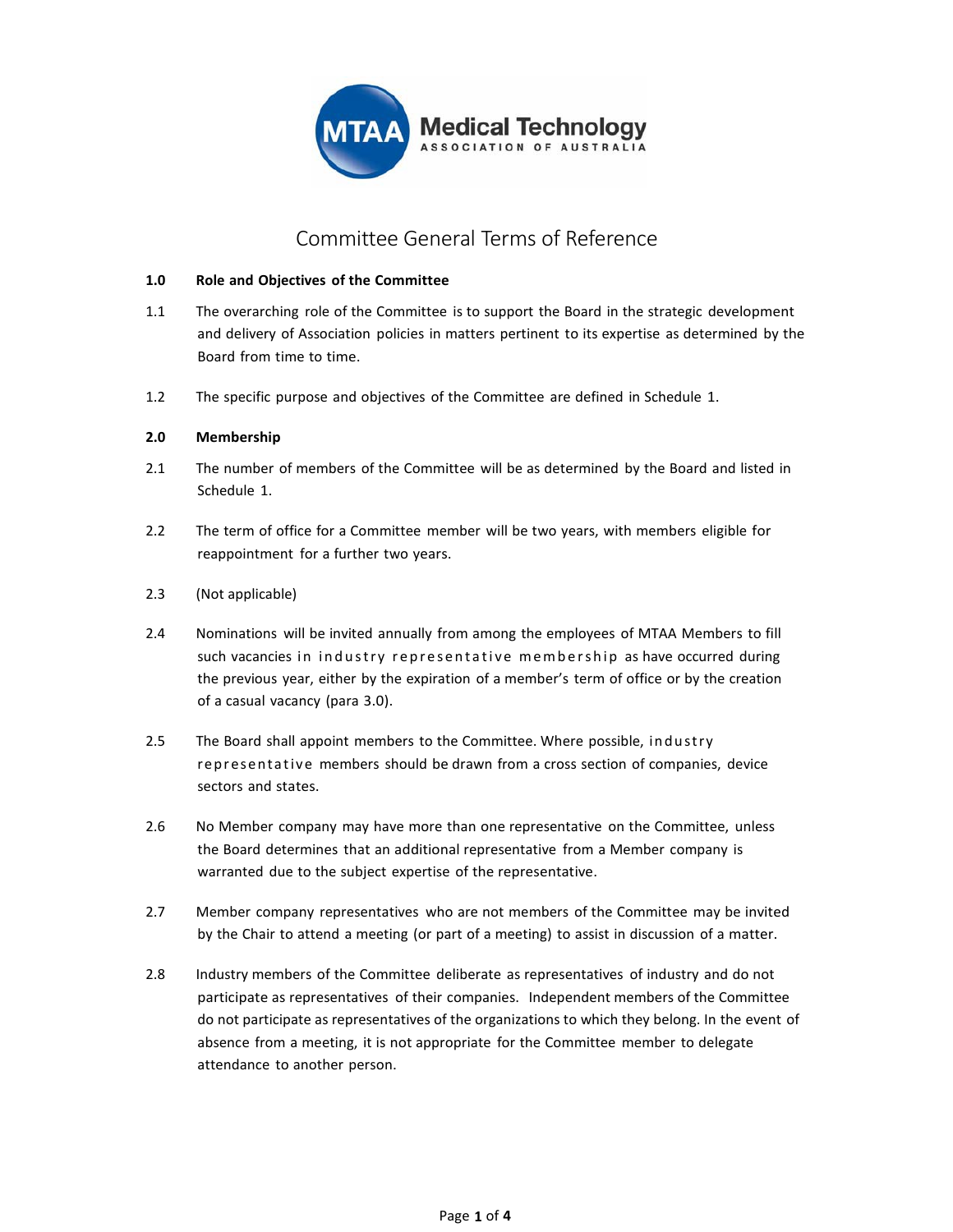#### **3.0 Casual Vacancies**

- 3.1 A casual vacancy in the office of a member of the Committee occurs if:
	- a) the entity or company represented by the member ceases to be a Member of MTAA;
	- b) an industry representative member ceases to be employed by a company that is a Member of MTAA or the company's nomination of the member is otherwise withdrawn;
	- c) the member resigns from the Committee;
	- d) the member is absent from three consecutive meetings of the Committee without the Committee approving leave of absence; or
	- e) the member fails to attend 75% of meetings held in a calendar year, without leave of absence.
- 3.2 The Board may appoint a person with suitable expertise and of the same membership classification to fill a casual vacancy until the next annual nominations are sought.

#### **4.0 Operation of the Committee**

- 4.1 If the Committee reports directly to the Board, the Committee Chair will be appointed by the Board from among its number, except for those committees requiring independent Chairs (e.g. Code Authority, Code Monitoring Committee). If the Committee reports to another committee, the Chair of the Committee will be appointed by the Board.
- 4.2 The Chair's responsibilities include:
	- a) scheduling meetings and determining agendas;
	- b) guiding the meeting according to the agenda and time available;
	- c) ensuring all discussion items end with a decision, action or definite outcome;
	- d) reviewing and approving the draft minutes before distribution; and
	- e) reporting to the Board as required.
- 4.3 (Not applicable)
- 4.4 The Chief Executive Officer will appoint a staff member to act as the Secretary of the Committee.
- 4.5 The Committee will meet not less than 4 times per year.
- 4.6 The Committee will report to the Code Authority following each of its meetings, outlining its performance against its Terms of Reference and Objectives.
- 4.7 (Not applicable)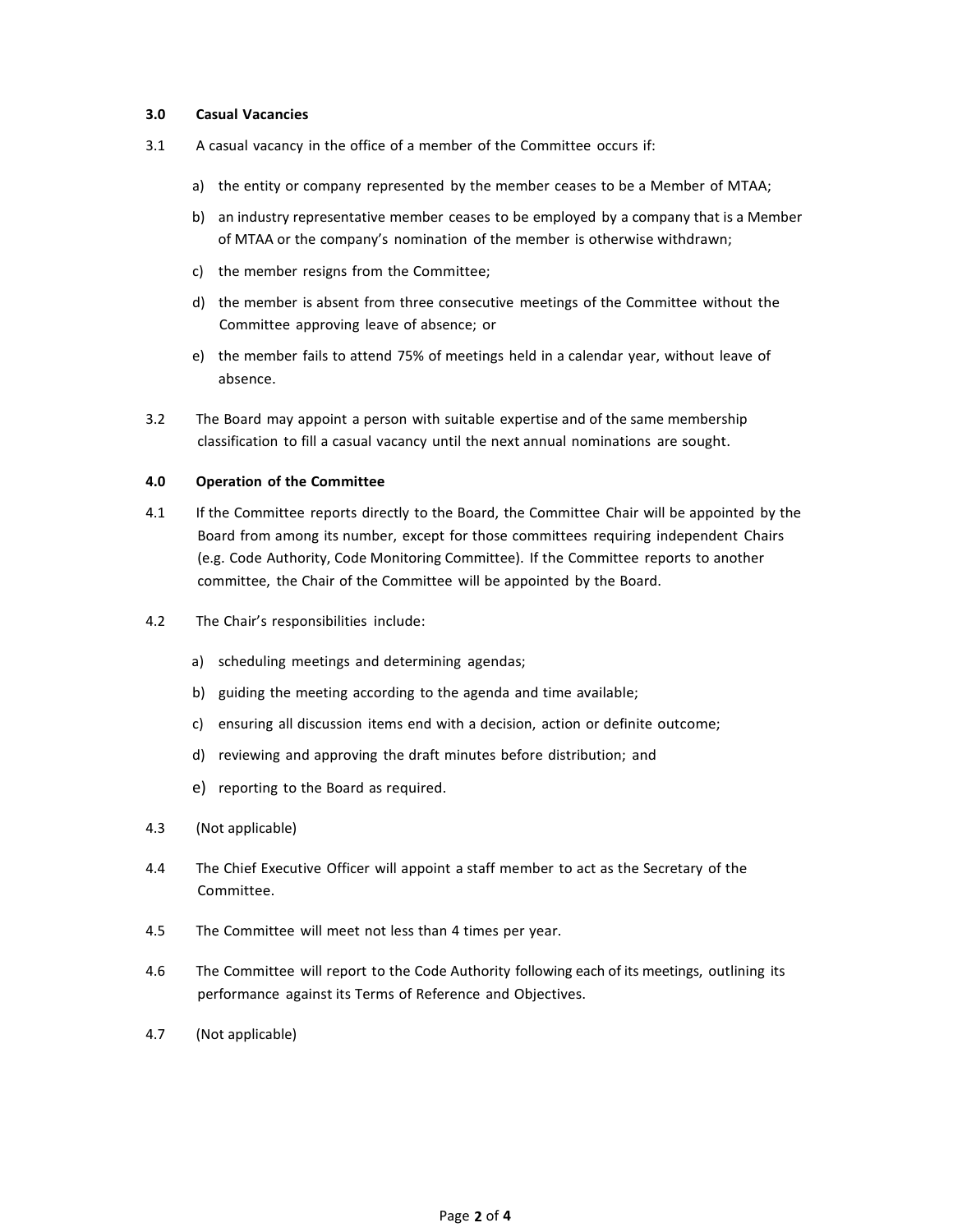- 4.8 With the approval of the Committee Chair, the Secretary of the Committee may invite other staff members to attend a meeting or part meeting to provide information or seek input from Committee members.
- 4.9 Members may attend meetings in person or by electronic means.
- 4.10 Independent members of Committees may be paid an honorarium, as negotiated with the Chief Executive Officer.
- 4.11 The Chief Executive Officer may appoint one of the Independent members of the Committee as Deputy Chair who shall act as Chair in the absence of or when directed by the Chair.

## **5.0 Quorum**

5.1 A quorum consists of the Chair (or in the absence of the Chair, the Deputy Chair) plus 50% of the total number of other members of the Committee.

## **6.0 Governance**

- 6.1 A member of the Committee must disclose any conflict of interest or likelihood of a conflict of interest, in any matter under consideration. If a member of the Committee has a conflict of interest in relation to a specific matter, the member must abstain from voting on that matter if directed so to do by the Chair. The member may participate in the discussion on that matter, subject to the approval of the Chair.
- 6.2 All Committee members shall be required to undertake the MTAA training programs on the Code of Practice and anti‐competitive behaviour.
- 6.3 All Committee members shall be required to abide by the Confidentiality, Trade Practices legislation, and other requirements of MTAA as may be determined by the Board from time to time.

#### **7.0 Agenda and Minutes**

- 7.1 The agenda and any accompanying documentation will be distributed to Committee members no later than one week prior to the assigned meeting date.
- 7.2 Committee meeting minutes will be taken by the Secretary, circulated to the members within 5 working days and confirmed at the Committee's next meeting.

## **8.0 Voting**

- 8.1 Decisions of the Committee must be made by a simple majority vote of the attending Committee members, that is, more than 50% of the members in attendance at the meeting (in person or via electronic means).
- 8.2 If there is an equality of votes, the Chair of the meeting shall have a second or casting vote.
- 8.3 Experts and observers do not have voting rights at meetings.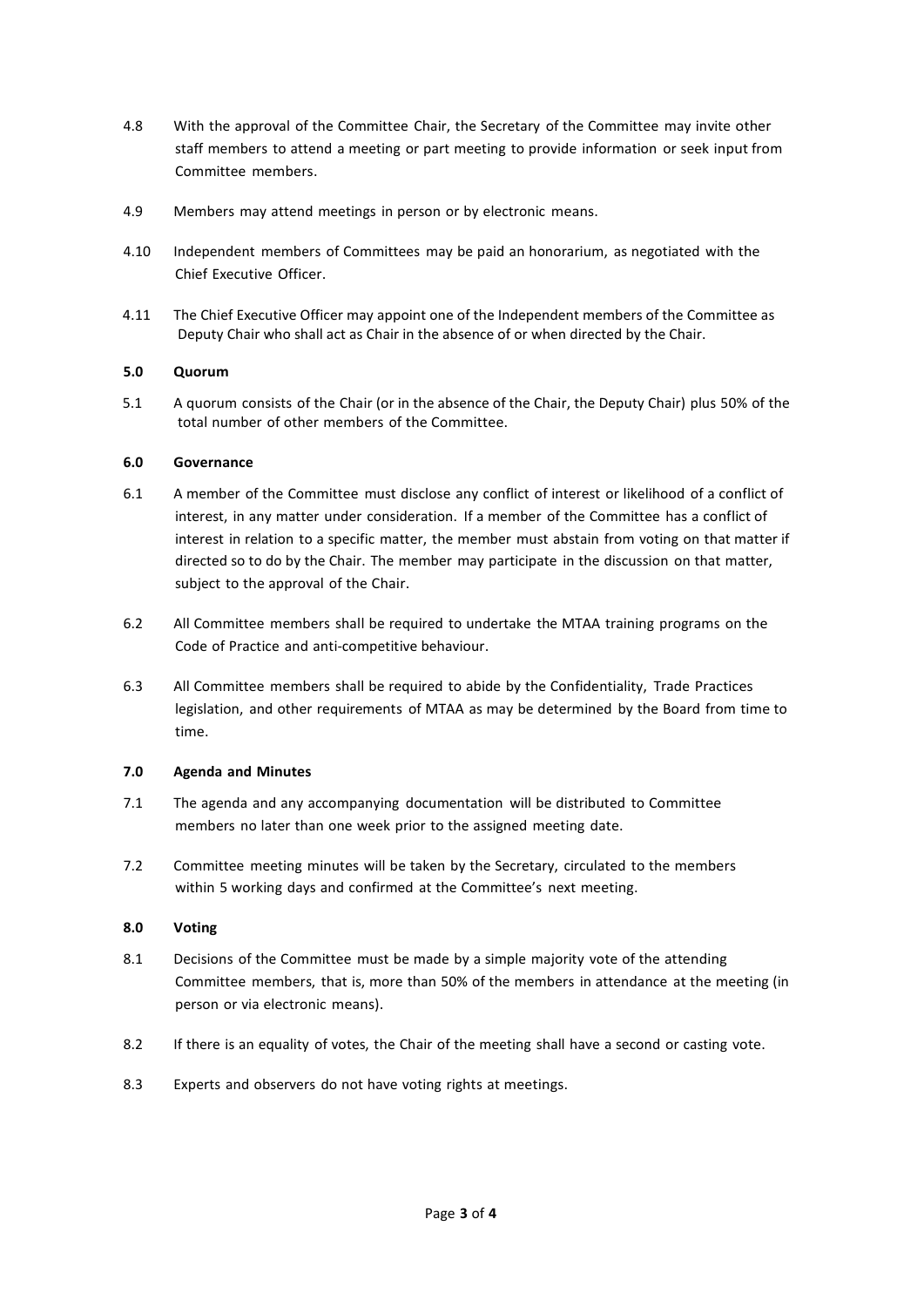# **9.0 (Not applicable)**

# **10.0 (Not applicable)**

## **11.0 Authority**

11.1 The Committee may not make any determination of MTAA policy but may provide advice to the Code Authority on any area falling within its jurisdiction to assist the Board in formulating policy.

# 11.2 (Not applicable)

| Document Authorised by: | <b>Document Maintained by:</b> | <b>Next Review Date:</b> |
|-------------------------|--------------------------------|--------------------------|
| MTAA Board: 18/06/19    | Director, Business Operations  | 1 July 2020              |